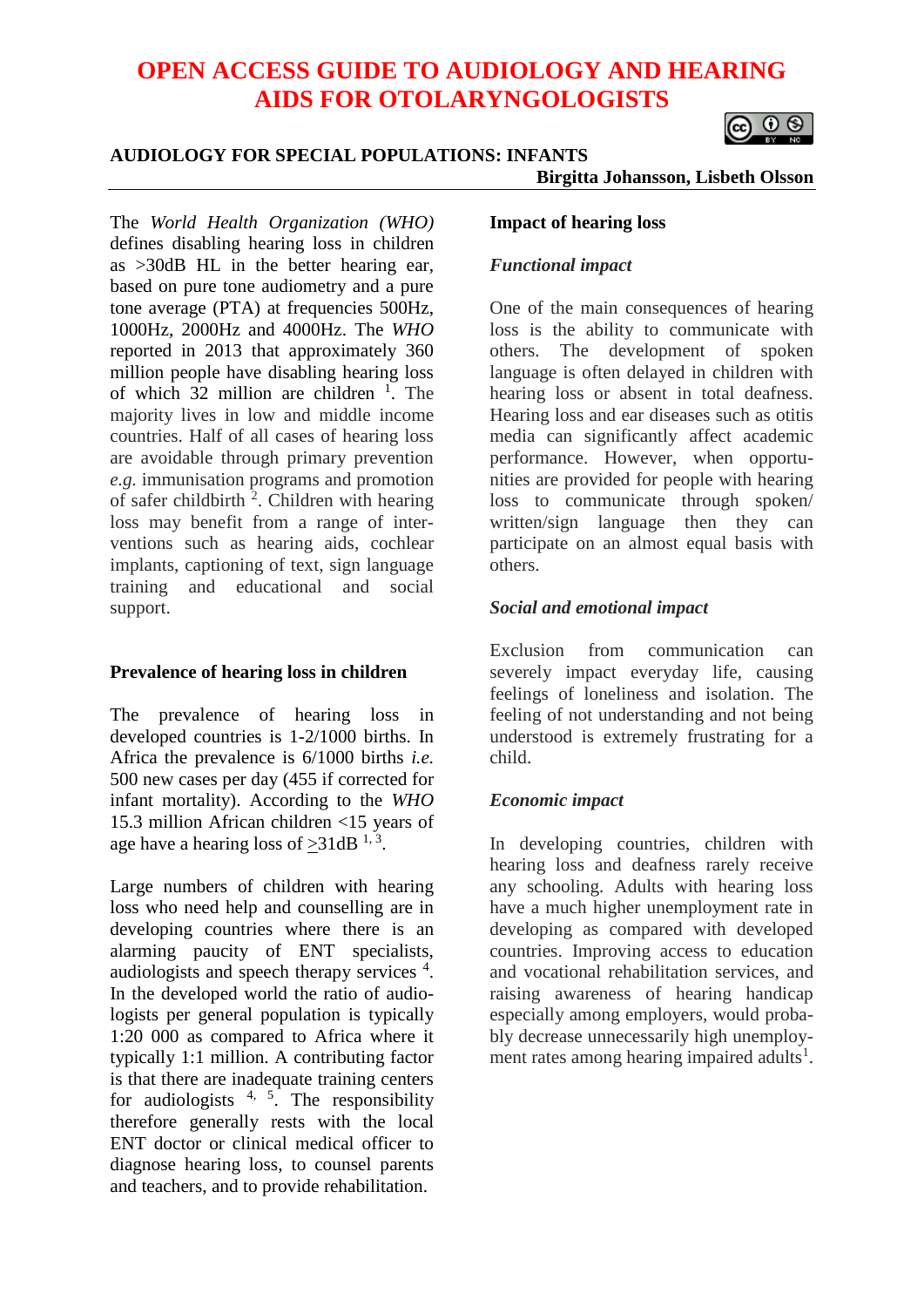#### **Risk factors associated with permanent congenital, delayed-onset, or progressive hearing loss in childhood**

# *Congenital*

Congenital hearing loss is present at birth or may be acquired thereafter. It can be caused by genetic syndromes or nonsyndromic factors, or environmental factors such as complications during pregnancy and childbirth. Many congenital causes are unknown (~30-50%). Common factors include:

- Family history of permanent childhood hearing loss
- Infections during pregnancy *e.g.* rubella, syphilis and cytomegalovirus
- Low birth weight  $\left( \langle 1500g \rangle \right)$
- Birth asphyxia (lack of oxygen)
- Maternal alcohol and drug abuse during pregnancy
- Ototoxic drugs taken during pregnancy *e.g.* aminoglycosides and antimalarials
- Severe neonatal jaundice; this is a major risk factor in sub-Saharan Africa
- Craniofacial anomalies including of the pinna and ear canal. This may be evident from ear tags and pits and radiological temporal bone anomalies *(Figure 1)*
- Physical findings associated with syndromes *e.g.* Down's, Pendred's, Turner's, Alport's, Usher´s type 1, CHARGE, Waardenburg's *(Figure 2),*  and Jervell Lange-Nielsen syndrome

# *Acquired*

Acquired hearing loss can occur at any age

- Wax or foreign bodies blocking the ear canal can cause conductive hearing loss
- Collections of fluid in the middle ear (otitis media with effusion/OME) can cause transient conductive hearing loss *(Figure 3a)*



*Figure 1: Craniofacial anomaly with atresia of external ear canal* 



*Figure 2: Waardenburg´s syndrome*



*Figure 3 (a): OME with retracted tympanic membrane and serous fluid in middle ear; (b): Discharging ear with central tympanic membrane perforation*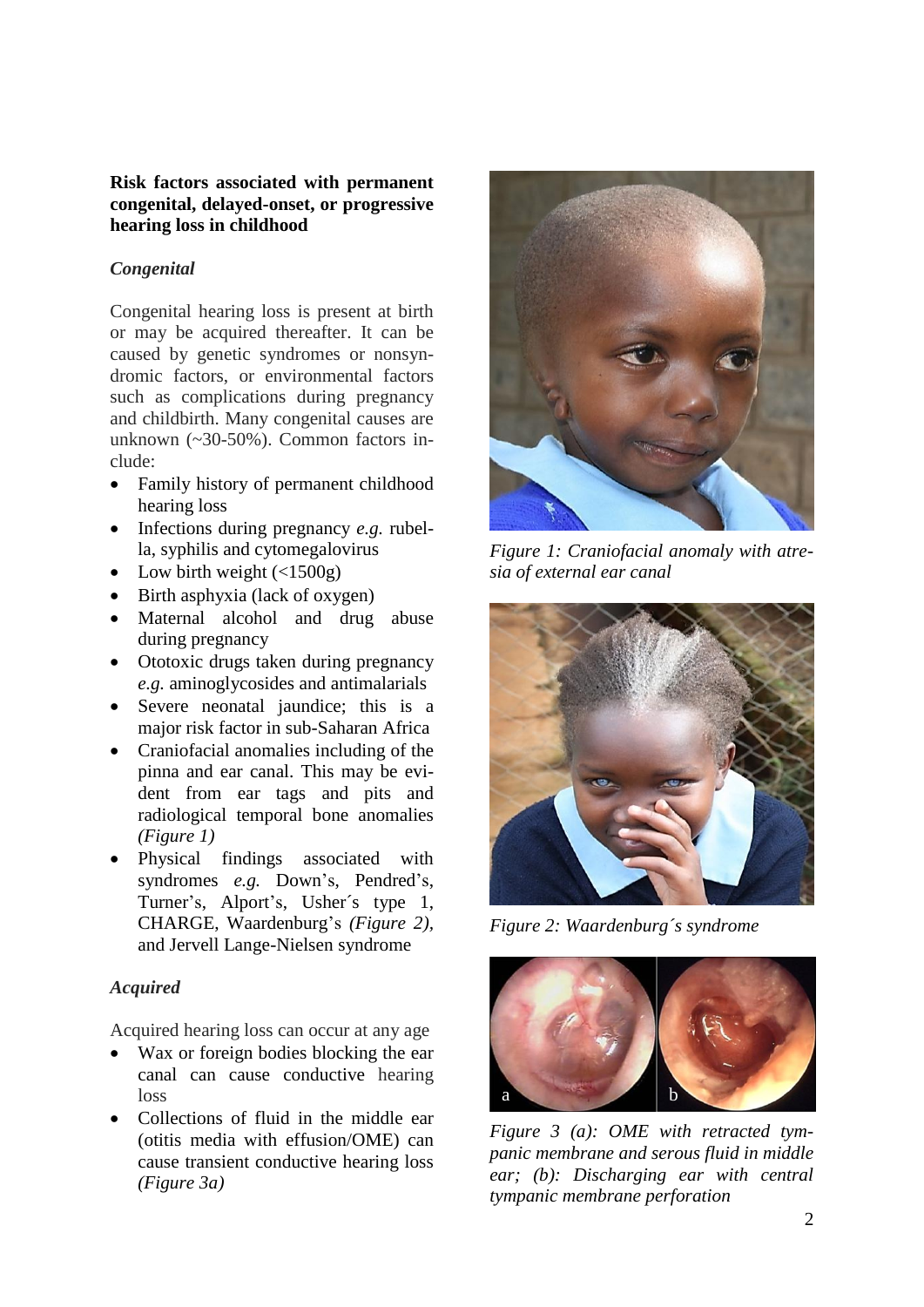- Chronic ear infection commonly presenting with otorrhoea or leading to serious, life-threatening complications such as meningitis, lateral sinus thrombosis or brain abscesses *(Figure 3b)*
- Infectious diseases *e.g.* mumps, measles, and meningitis can cause hearing loss in childhood, but also later in life
- Ototoxic drugs *e.g.* antibiotics, immunosuppressives and antimalarials can damage the inner ear (hearing and/or balance) $<sup>6</sup>$ </sup>

*[http://emedicine.medscape.com/article/](http://emedicine.medscape.com/article/857679-overview) [857679-overview](http://emedicine.medscape.com/article/857679-overview)*

• Head injury, especially injury to the skull base and middle and inner ear, can cause mild-to-severe hearing loss

In developing countries, chronic suppurative otitis media (CSOM) is the leading cause of hearing loss in children. It is mostly due to central tympanic membrane perforations and causes a conductive or mixed hearing loss. CSOM with cholesteatoma also occurs in children.

Bacterial meningitis is a serious infectious disease of childhood and is a common cause of postnatally acquired hearing impairment. Meningitis-induced hearing impairment is often rapid in onset, bilateral and severe. It can lead to sclerotic obliteration of the cochlea which may prevent a child from subsequently having a cochlear implant fitted. Cochlear implant surgery in such cases should therefore be done as soon as possible.

Streptomycin (tuberculosis), quinine and chloroquinine phosphate (malaria) may destroy neural elements of the inner ear. Quinine is given intravenously in acute attacks of malaria; it is sometimes difficult monitor drug levels and both tinnitus and bilateral symmetric and severe hearing loss may ensue <sup>6</sup>. There is discussion whether hearing loss is due to malaria *per se* or the treatment thereof.

# **Prevention**

Many cases of hearing loss can be prevented through primary prevention. Simple strategies for prevention include:

- Immunizing children against childhood diseases *e.g.* measles, rubella, mumps and meningitis (haemophilus influenzae type B)
- Immunizing adolescent girls and women in the reproductive age against rubella
- Screening for and treating syphilis in pregnant women
- Improving antenatal and perinatal care, including promotion of safe childbirth
- Avoiding ototoxic drugs unless prescribed and monitored by a physician
- Avoiding ototoxic eardrops
- Referring babies at high risk for hearing loss for early assessment of hearing, prompt diagnosis and appropriate management *e.g.* family history of deafness, low birth weight, birth asphyxia, jaundice or meningitis
- Raising awareness of symptoms and signs of ear disease *e.g.* otalgia and otorrhoea, and education about ear hygiene; because early detection followed by appropriate medical or surgical interventions are keystones in prevention of hearing loss in otitis media, children with acute otitis media and chronic ear disease should be seen at health clinics

# **Identifying hearing loss**

Early detection and intervention is the most important means to minimize the impact of hearing loss on a child's development and education. The poorer a child hears, the more it affects language and speech development and the ability to communicate.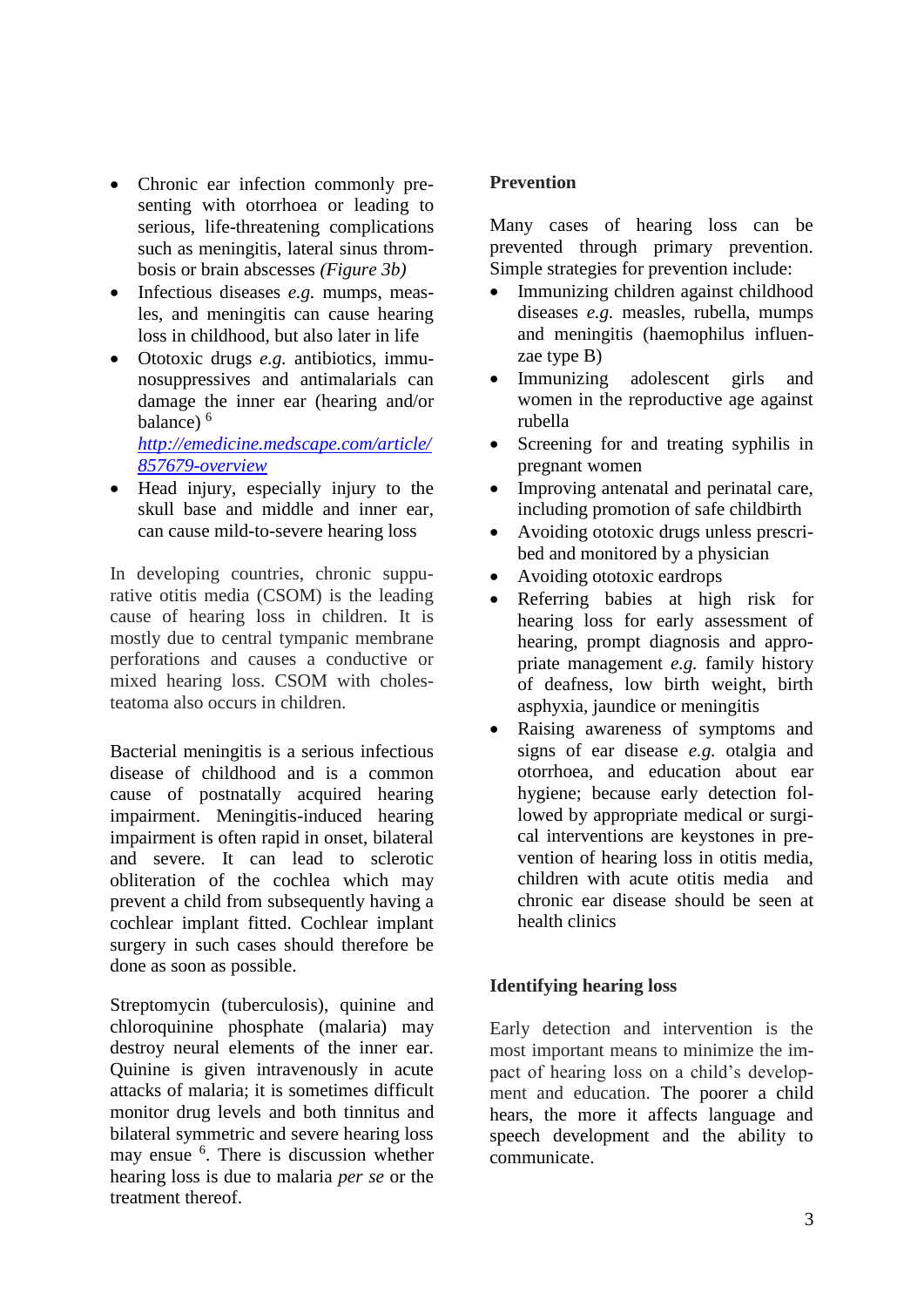Preschool screening for ear disease and hearing loss can be effective for early identification and management of hearing loss. If a child has a severe or profound hearing loss, parents will usually suspect it early; but if it is mild-to-moderate it may take time before it is discovered and diagnosed. The average age for detection of hearing loss/deafness is just over 2 years if a neonatal hearing screening program is not in place. A child may be 4-5 years old before hearing impairment is detected.

#### **Managing hearing loss**

Children with hearing loss may benefit from aural rehabilitation, speech therapy, hearing aids, cochlear implants, additional signing and special schooling.

Ensuring access to affordable, properly fitted, hearing aids and follow-up services in will benefit many children with hearing loss<sup>1</sup>. However the lack of services to fit and maintain hearing aids, and access to batteries are barriers in low-income settings.

Children with deafness should be given the opportunity to learn sign language together with their families. In developed countries deaf children are offered cochlear implants, but in lower income countries there are fewer resources and it is more difficult to raise money needed for implantation *(See Chapter: [Cochlear](https://vula.uct.ac.za/access/content/group/27b5cb1b-1b65-4280-9437-a9898ddd4c40/Cochlear%20Implants%20in%20Developing%20Countries.pdf) Implants in [Developing](https://vula.uct.ac.za/access/content/group/27b5cb1b-1b65-4280-9437-a9898ddd4c40/Cochlear%20Implants%20in%20Developing%20Countries.pdf) Countries)*

#### **How to test hearing in infants**

It is of course of great importance to have basic audiological equipment and to be trained to assess a child´s hearing. Although one cannot always obtain reliable hearing thresholds, one can do a lot with simple tools to get an idea of what a child can actually hear. Combining  $>2$  tests improves the accuracy.

#### *History*

First of all, listen to the parents' story about the child. Ask relevant questions depending on the age of the child *e.g.*

- Why do the parents suspect hearing loss?
- Can the child hear from a distance or only when the parents talk close to the ear?
- Does the child depend on sight more than hearing for communication?
- What are the language and speech milestones like? *(Table 1)*
- Is there a history of ear infection, meningitis or antibiotic treatment?
- Has the child been treated for malaria?
- Is there a genetic story of hearing loss in the family?
- Are the parents related?
- Was the pregnancy uneventful?
- Has the child been exposed to any risk factors?

#### *Hearing, speech and language milestones*

To assess a child´s hearing it is important to know the normal pattern of language and speech development. *Table 1* summarises milestones for a normal hearing child; it is simplified version based on the scales of development of the *American Speech Language Hearing Association (ASHA)*  and *"Listen Learn and Talk"* edited by *Cochlear* <sup>7</sup> . Delayed speech and language development should alert one to the possibility of hearing impairment <sup>8</sup>. Speech and language development differs greatly from child-to-child and depends not only on hearing, but also on other factors. It may be influenced by heredity, temperament of the child and the amount of linguistic stimuli the child has received. It may also be affected by general developmental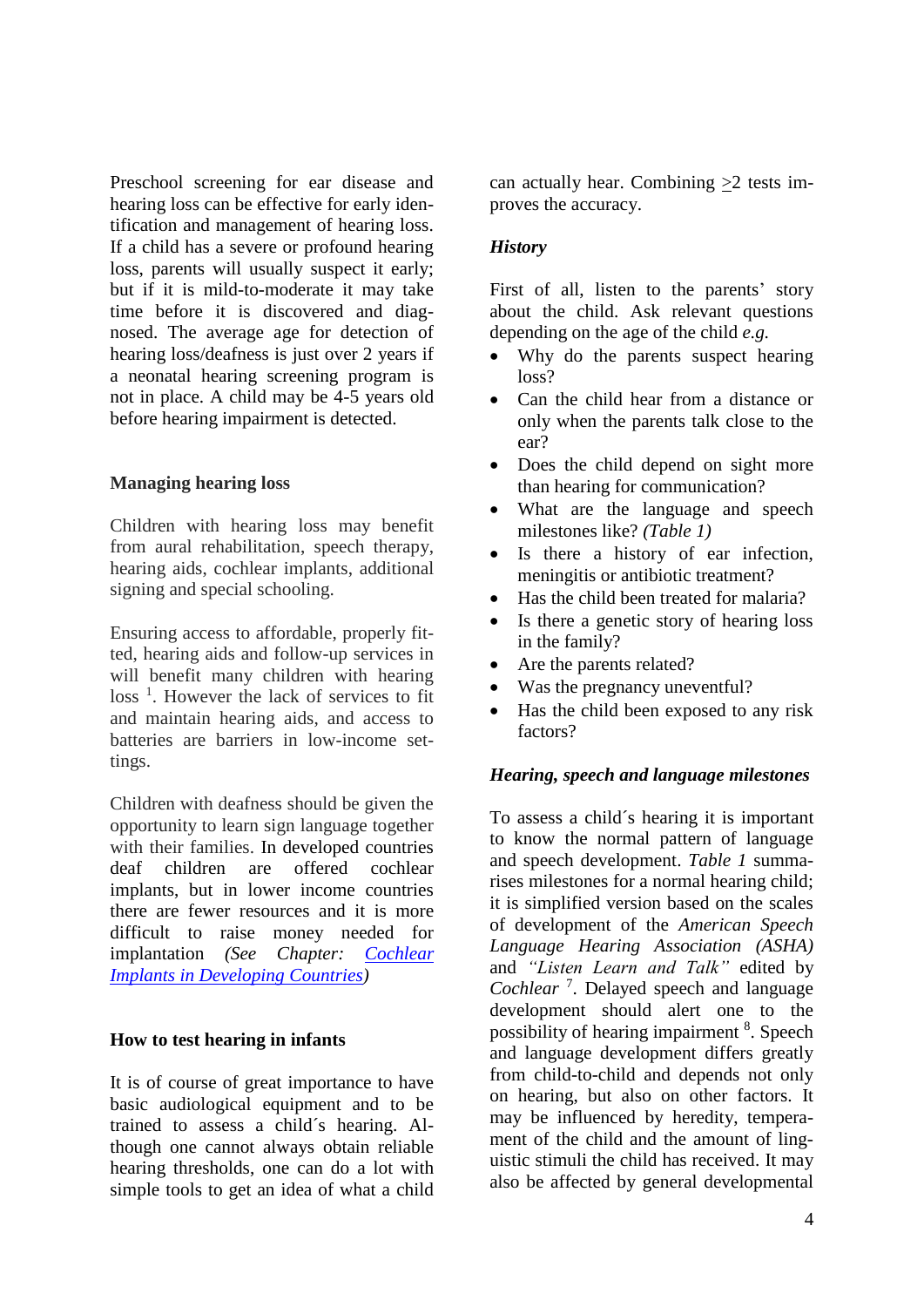delays. Delays in speech and language development may also be the first sign of other pathology such as autism and attention deficit/hyperactivity disorders (ADHD).

*[http://www.asha.org/public/speech/develop](http://www.asha.org/public/speech/development/chart.htm) [ment/chart.htm](http://www.asha.org/public/speech/development/chart.htm)*

| Age            | <b>Milestones</b>                                                                                                                                                                                                                      |
|----------------|----------------------------------------------------------------------------------------------------------------------------------------------------------------------------------------------------------------------------------------|
| 3 months       | Babbles and reacts and listens when<br>parents talk to child                                                                                                                                                                           |
| 4-6 months     | Moves eyes in direction of sounds.<br>Note that deaf children also babble but<br>that a child with normal hearing has a<br>more speech-like babble                                                                                     |
| 7-10 months    | Turns and looks in direction of sound.<br>Can produce canonical syllables such as<br>"da", "na", "be" and "yaya"                                                                                                                       |
| $10-15$ months | Starts paying attention to sounds from a<br>distance. Imitates simple sounds and<br>words. Starts to identify persons, a few<br>parts of the body and toys. Starts to<br>words. Likes<br>to<br>repeat<br>move<br>rhythmically to music |
| $16-18$ months | Imitates words and understands simple<br>questions. Points to body parts when<br>you ask them to do so                                                                                                                                 |
| 18-24 months   | Can say 2-word combinations<br>and<br>knows approximately 50 words and<br>learns new words every day                                                                                                                                   |
| $2 - 3$ years  | Imitates words and understands simple<br>questions. Points to body parts when<br>asked to do so                                                                                                                                        |

*Table 1: Hearing, speech & language development in infants with normal hearing*

#### *Distraction test*

A child's response to sound and turning and localizing a sound source can be utilised to assess hearing between ages 6- 12 months. Thereafter children usually begin to inhibit these responses although the test may be used beyond this age but with some difficulty.

# *Technique*

- Two people, a distractor and assistant, are required for the test in addition to the parent and child
- Position the child on the parent or caretaker's lap, supported at the waist
- The assistant is positioned out of sight behind the child
- Position yourself (distractor) in front of the child
- Establish eye contact with the child
- Distract the child with a simple toy or something similar so that you get the attention of the child; an otoscope light can be used to distract a handicapped or visually impaired child or to focus a child´s attention
- The assistant presents a sound 1 meter behind and at the level of one of the ears
- The distractor observes and judges changes in the child´s state of activity
- If one is unable to find an assistant, then one can conduct the test alone by having the parent/caretaker distract the child with a toy. Stand behind the child and present different sounds. Even though one cannot observe the reaction in the child's eyes, note if it turns towards the sound
- Use different precalibrated sound sources with high, middle and low frequencies *(Figure 4, Table 2)*
- To increase sound intensity, move closer to the child *e.g.* a spoon in a cup has a sound level of approx. 80dB at 1m, 86dB at 0,5m and 92dB at 0,25m. Talking voice *ad concham* is 60-80dB
- Don´t come closer than 20cm, as the child may then detect movement instead of responding to sound



*Figure 4: Examples of sound sources*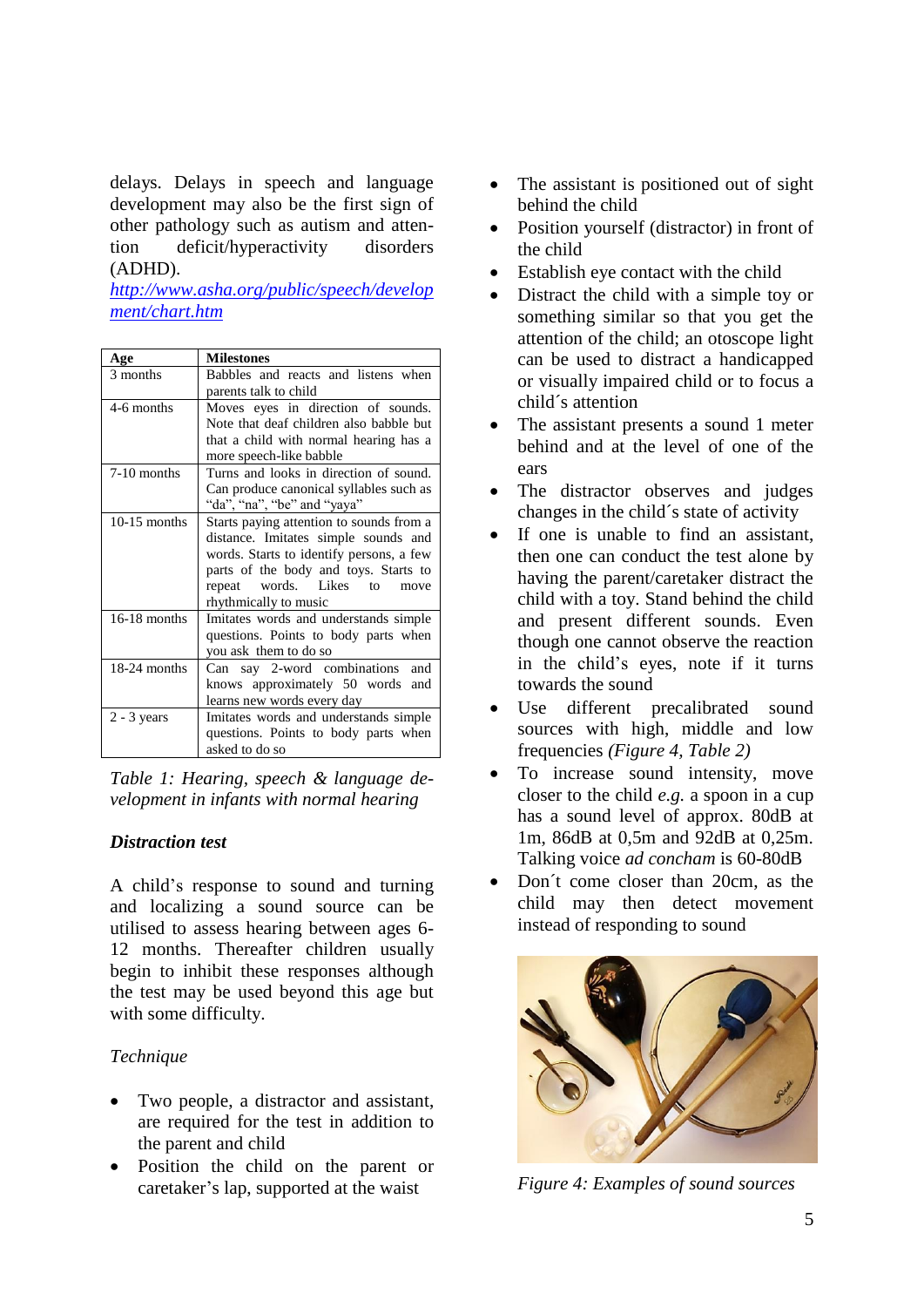| <b>Sound source</b> (Figure 4) | <b>Frequency</b> | dB        |
|--------------------------------|------------------|-----------|
| High frequency rattle          | >4kHz            | 50-60     |
| Wooden rattle, castanets,      | 4kHz             | 80-85     |
| maraccas                       |                  |           |
| Spoon in a cup                 | 4kHz             | 80        |
| Drum with wooden stick         | $65Hz -$         | $85-90$   |
|                                | 4kHz             |           |
| Drum with soft stick           | $65Hz -$         | 85-90     |
|                                | 1kHz             |           |
| Drum, soft                     |                  | 65dB      |
| Rustling plastic bag           | A11              | $60 - 65$ |
| Cotton pulp balls in plastic   | Low              | 60        |
| hox                            |                  |           |
| Talking voice                  |                  | $40 - 60$ |
| Whispering voice, soft         |                  | $15 - 30$ |

*Table 2: Approximate sound levels with different sound sources at a distance of 1m*

#### *Whispering & conversation tests (Table 3)*

*At 8-9 months* one can use whispering sounds like *"pst", "psch" and "yaya"* delivered 3m behind the child. If one gets a reaction then hearing is normal; if there is no reaction, repeat the same sounds more loudly. If still no reaction, move closerand-closer until the child turns or listens. You can also raise the volume of your voice. If the child does not hear a loud "yaya" sound at a distance of 0,5m, the hearing loss is at least severe.

*When the child is* >*12 months old* one can ask questions like "where is mother, father, the lamp, the nose, eyes, ears" *etc*. The child may point or even repeat the words. Talk to the child from behind. Do you get responses? Is it important for the child to establish eye contact to understand? Does the child like music? Sing or let the parent or caretaker sing and see if the child moves to the rhythm of the music.

*The older the child*, the more you depend on speech and language development. A poster with different pictures or memory cards can be helpful. Let the child tell you the name of different pictures and then ask for the pictures. Practice a few words close to child. Stand 2-3m from the child and

keep your hand or a sheet of paper in front of your mouth so that the child cannot lipread. Whisper a question *e.g.* "where is the dog"? If no answer, move closer or raise your voice. How close to the ear do you need to talk to get a response? If you don´t get any answers the child may be hearing impaired. Using this method you can get a rough idea of the child´s hearing.

*Note:* If a child does not cooperate it could point to something else in the child´s development that is abnormal.

You can try this method in children with normal hearing and make your own references in this way.

| <b>Hearing</b> | M4 in best | <b>Description</b>                          | Action             |
|----------------|------------|---------------------------------------------|--------------------|
|                | ear        |                                             |                    |
| Normal         | <25dBHL    | No/very minor pro-None                      |                    |
|                |            | blems; can<br>hear                          |                    |
|                |            | whispering                                  |                    |
| Mild           |            | 26-40dBHL Hears and                         | repeat Counseling, |
|                |            | words spoken with possibly hearing          |                    |
|                |            | normal voice at 1m aid                      |                    |
| Moderate       |            | 41-60dBHL Hears and repeats Hearing aid     |                    |
|                |            | words spoken with                           |                    |
|                |            | normal voice at 1m                          |                    |
| Severe         |            | 61-80dBHL Hears some words Hearing aid, lip |                    |
|                |            | when shouted just reading, sign             |                    |
|                |            | beside ear                                  | language           |
| Profound       | $>80$ dBHL | Cannot hear/ under-Strong hearing           |                    |
|                |            | stand even when aid, lip reading,           |                    |
|                |            | shouting beside the sign language or        |                    |
|                |            | ear                                         | cochlear implant   |

*Table 3: WHO proposed a classification of hearing loss based on M4 (Thresholds at 4 frequencies / PTA i.e. 0.5, 1, 2, and 4 kHz)*

# *Prerequisites for audiometry in infants*

*Figures 5a & b* illustrate the typical layout of a testing room. Verify that the test room is quiet and that there are no disturbing sounds from outside the room. The child sits at a table in front of the tester. The child must not see the audiometer/keypad; it should be hidden by a screen. The loudspeakers are placed on either side of the child at a distance of approx. 50 cm from the child's head <sup>9</sup> and must be calibrated for that distance with a sound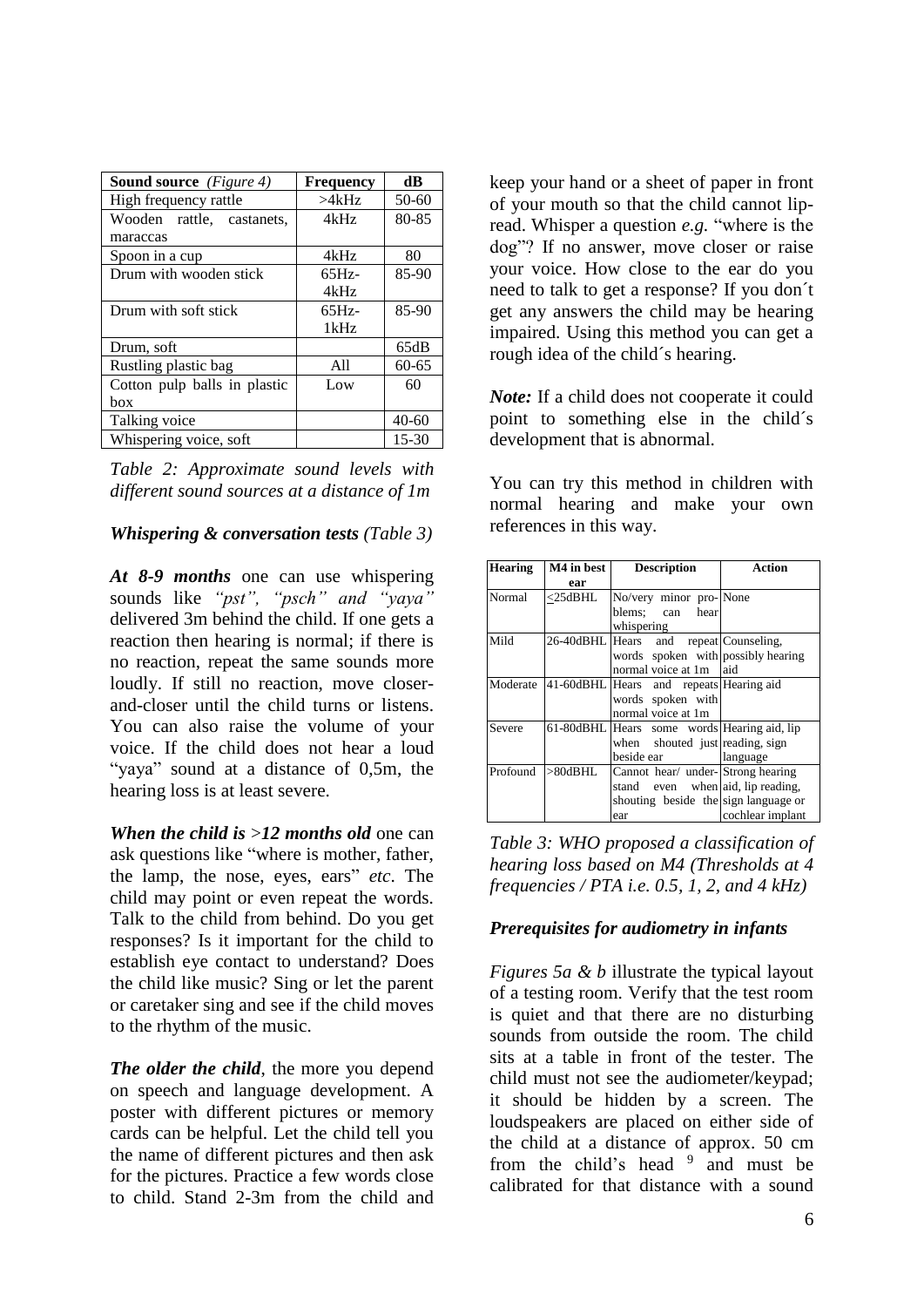level meter. The audiometer, loudspeakers and headphones should be calibrated once a year to ascertain that the levels are correct. Check that the sound is emitted from the loudspeakers and/or the headset. TV screens or toy-boxes are placed on both sides to show pictures in the *Visual Reinforcement Audiometry (VRA) tests*.





*Figure 5: Child's view (a); Tester's view (b)*

It is not always easy to test a child´s hearing. One needs at least some audiometry experience. The sensitivity of a child's reactions depends on how alert and focussed the child is and how it pays attention. It is very important to be calm and gain the confidence of the child. Never test a crying, upset or angry child. It is also important that the sound is interesting and appealing to the child. One cannot keep on testing for a long time as a child starts

getting tired. Sometimes it is better to stop and to repeat the test at another time.

# *Behavioural observation audiometry*

From 6-12 months one can use observation audiometry. Children usually stop reacting or responding to this technique after 12 months, although the test may be tried above this age, but with some difficulty. This test requires an audiometer with loudspeakers connected to it *(Figure 5)*. The tester observes the child´s responses while presenting a series of frequencyspecific auditory stimuli. The child responds to sound by turning and locating the sound source.

# *Technique*

- Place the child on parent/caretaker's lap
- Position yourself in front of the child so that you make eye contact with each other
- Place a simple toy or an interesting object on the table in front of the child to attract his/her attention
- Present a warble tone at 1000Hz at 30dB; the duration of the tone should be about 2 seconds. A warble tone is a frequency modulated tone. If it is not possible to use a warble tone with your audiometer, you can use a pulsating tone
- Observe and evaluate the changes in the child´s state of activity
- One clear response is sufficient as children get tired very quickly
- If the child does not react, increase the sound level to a maximum of 90dB or to the upper limit of the audiometer until you see some response
- Repeat the test at 2000Hz, 4000Hz and 500 Hz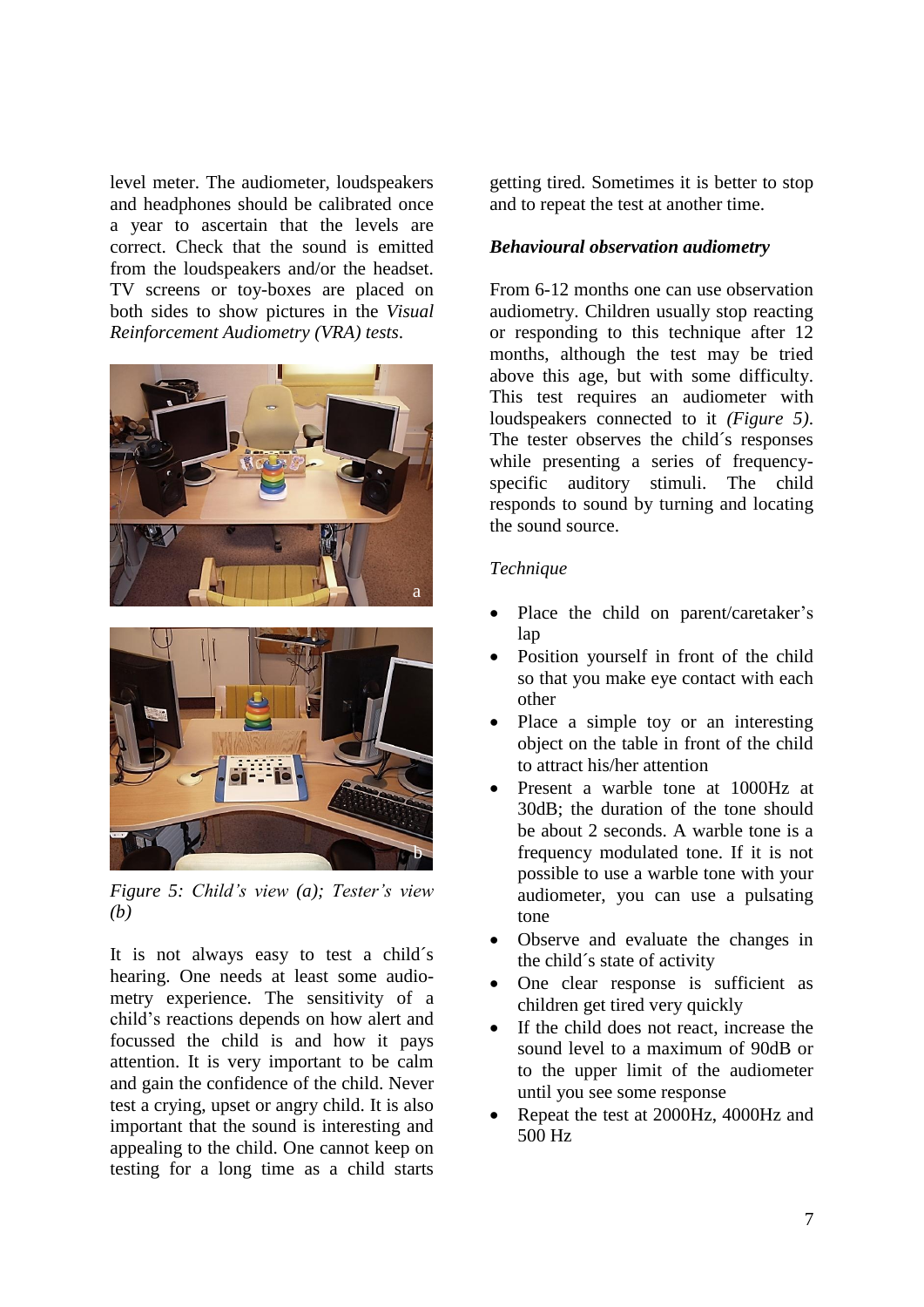*Note that this method does not measure true thresholds.* Younger children require higher sound levels to react than older children. The true threshold can actually be 10-15dB better than the tested intensity. Thresholds of 30dB are normal for 6-12 month´s old infants so one does not need to go lower than 30dB.

# *Visual reinforcement audiometry (VRA)*

Between 10 months and 2½ years one can use *VRA*. A picture is presented on a screen or in a toy-box on the same side as from which a sound is presented. The child is supposed to look at the picture or a moving toy in a box after they have heard a sound *(Figure 6)*.



*Figure 6: VRA with toy-box*

#### *Technique*

- Place the child on the parent's lap
- Position yourself in front of the child so that you make eye contact with each other
- Condition the child by presenting readily audible warbler tones ~60dB at 1000Hz from one of the loud speakers while simultaneously presenting a picture or activating the toy-box on the same side as the sound
- Once the child understands the link between the image and the sound you

can start determining hearing thresholds

- Start at 25dB if you suspect minimal or mild hearing loss. If you think there is moderate-to-severe hearing loss, start at 40dB or even higher if you think there is a severe-to-profound hearing loss
- Increase the sound level until the child reacts, and then present an image as a reward
- Repeat the test at 2000Hz, 4000Hz and 500 Hz
- Do the same for the other ear
- If the child is comfortable and willing to continue you can also test at 3000Hz, 8000Hz and 250Hz
- Depending on the type of audiometer and the experience of the tester, one can switch ears to see if the child turns to the speaker from where the tone is presented
- Do not take too long time with the test as the child may get bored and want to do something else
- One may need to give the child a clearly audible tone to ensure it is alert and concentrating

*Note that even at this age one does not measure true thresholds,* because the child needs to hear, care about the sound, and then show a reaction. The true hearing threshold could be 5-10dB better than the "reaction-threshold" so there is no need to go lower than 25dB. Background noise in an ordinary quiet room is often > 30dB. To test lower sound levels one needs to use a sound-treated or very quiet room.

#### *Play audiometry with loudspeakers*

Children between 2-2½ years are able to participate in play audiometry but are not always comfortable with headphones. If they are comfortable with headphones one can do the test with loudspeakers instead.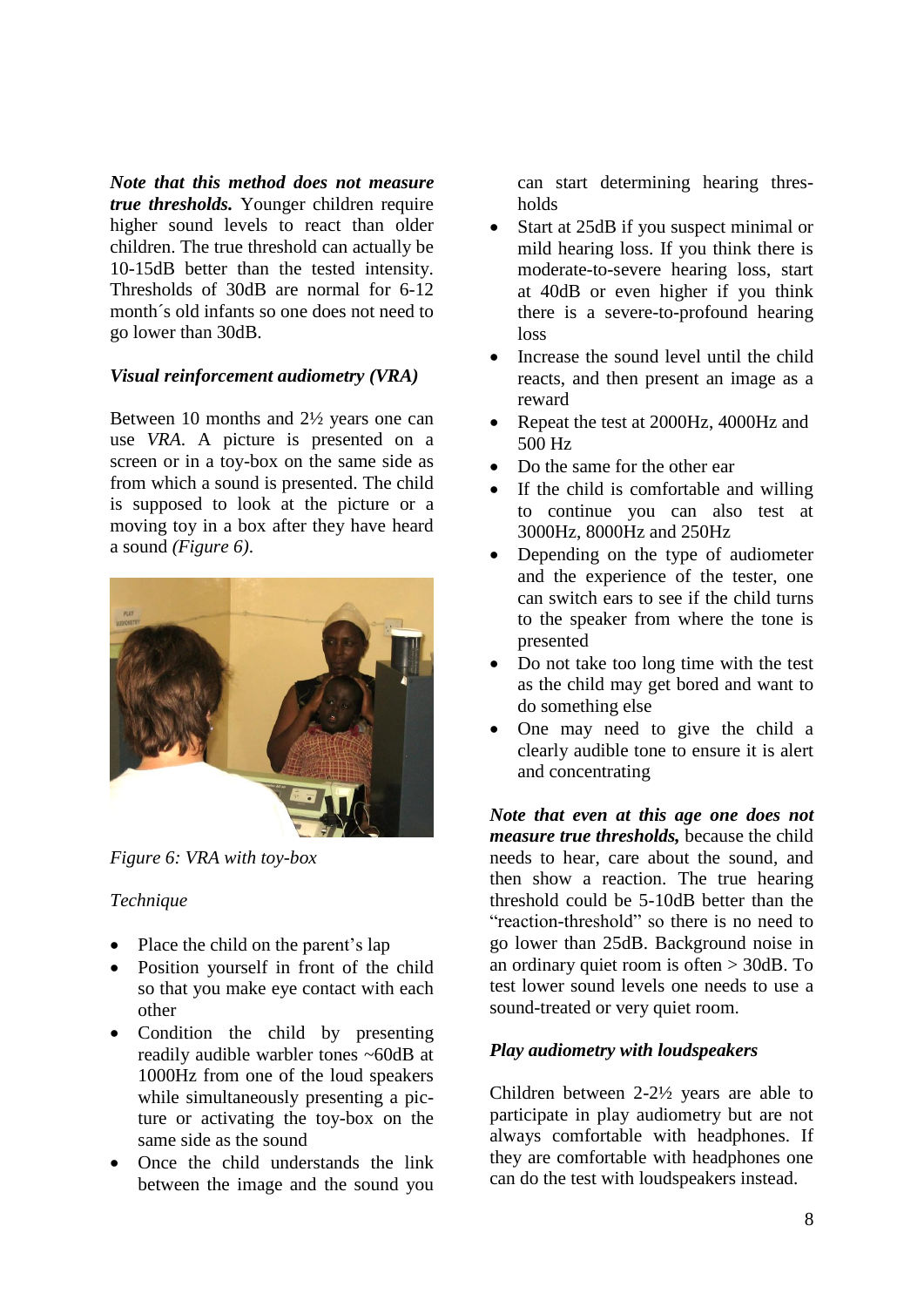# *Technique*

- Place the child on the parent's lap
- Position yourself in front of the child so that you make eye contact with each other
- Condition the child to move a toy block or something similar every time he/she hears a sound from the speaker
- Instruct and train the child with a clearly audible warbler tone emanating from the speakers at 1000Hz or *e.g.* from a doorbell (*Figures 7a,b & 8*); every time they hear a sound they should be shown to move the object
- Ensure that the child understands what to do it and give a lot of confirmation and encouragement
- Start testing with a warbler tone directed at one ear at a low intensity
- Increase the intensity until the child moves the block or demonstrates in another way that the sound was heard
- Record the response on the audiogram sheet
- Repeat the tests at 1000Hz, 2000Hz, 4000Hz and 500 Hz
- If the test takes too long the child can become uncertain or bored; one must then present a clearly audible tone to alert the child
- Repeat the test for the other ear
- If the child is comfortable and willing to continue you can also test at 3000Hz, 8000Hz and 250Hz.

Unilateral hearing loss cannot be diagnosed until one can test the child with play audiometry and with headphones. A limitation of testing with loudspeakers is that one measures overall (free field) hearing; even if one ear is deaf one can elicit reactions due to cross-hearing. One may also elicit a reaction when switching between speakers. One can add to the test by shaking a rattle behind one of the ears and see if the child turns towards the

sound. This may provide a clue whether it is a bilateral or unilateral hearing loss.





*Figures 7a, b: A boy is trained for play audiometry in free field (FF); he is waiting for a sound and is praised when he moves the block*



*Figure 8: Conditioning a child with a doorbell*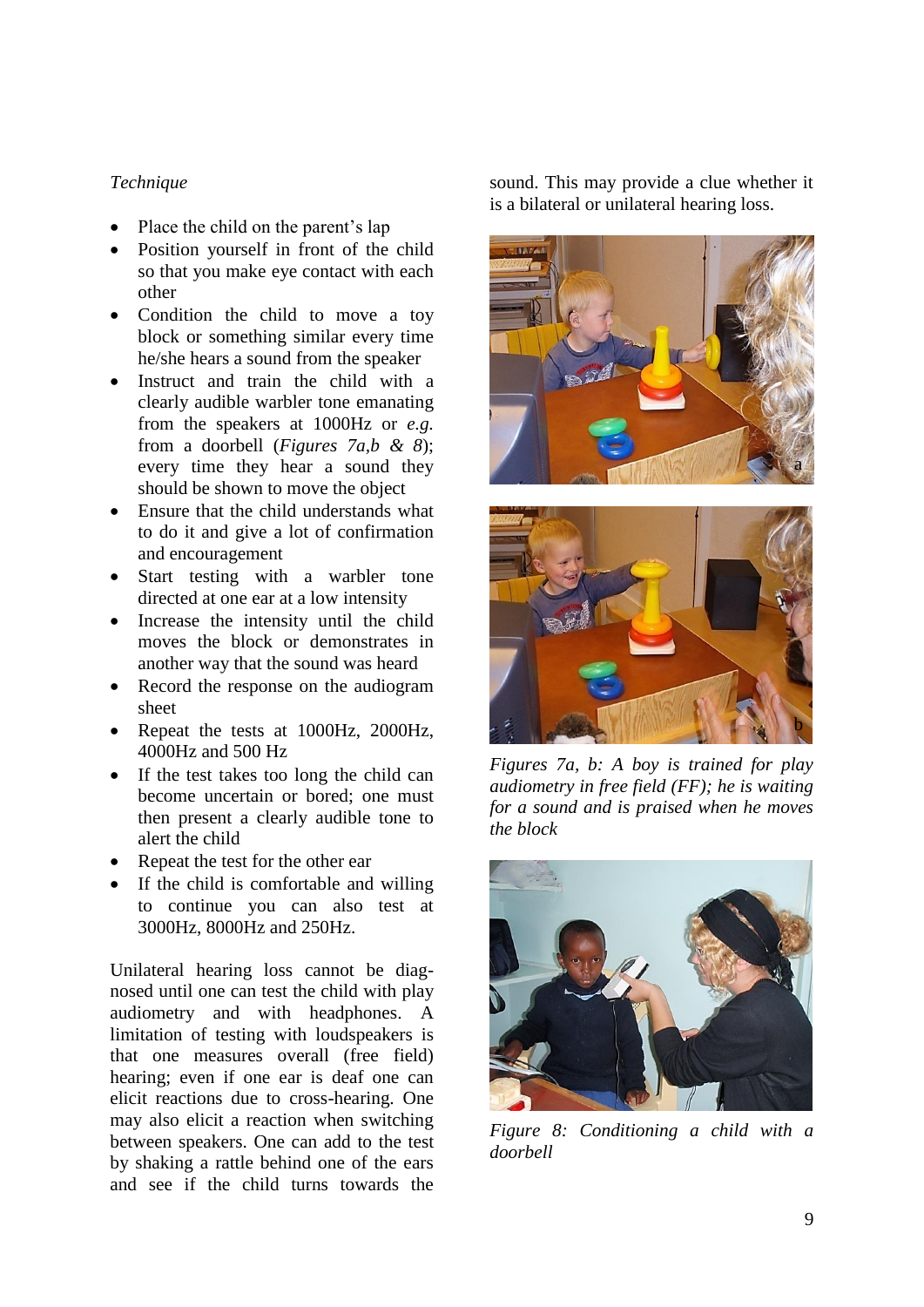# *Play audiometry with headphones*

This method can be used from the age of 3-4 years and when the child is comfortable with headphones *(Figure 9)*.



*Figure 9: Play audiometry with headphone*

#### *Technique*

- Place the child on the parent's lap
- Position yourself in front of the child so that you make eye contact with each other
- Train the child with loudspeakers before using headphones
- Condition the child to move a toyblock or something similar every time he/she hears a sound from the loudspeaker
- Put the headphones on and pull the cheek slightly forward to avoid the earphones compressing and occluding the ear canals
- Start testing the best ear
- Present clearly audible pure tones at 1000Hz at 40dB for suspected normal hearing; otherwise start at >60dB
- Once the child understands, test the hearing at 1000Hz, 2000Hz, 4000Hz, 8000Hz and 500 Hz
- Determine the hearing thresholds by increasing the loudness in 5dB steps until the child moves the block
- Decrease with 10dB increments and increase with 5dB increments again to ensure that one again obtains the same threshold
- If the child is uncomfortable with the situation and has difficulty cooperating one must provide a lot of encouragement and look into the eyes of the child for some kind of reaction
- Constantly provide confirmation and encouragement until the child moves the block
- One has to conclude with one clear answer as one does not have that much time before the child gets tired and stops listening
- If the child is comfortable and willing to continue one can also test at 250Hz and 3000Hz. The is no need to test at intensities below 20dB

#### *Tympanometry*

Tympanometry is a useful complementary test to confirm the status of the middle ear. *(See Chapter: [Tympanometry\)](https://vula.uct.ac.za/access/content/group/27b5cb1b-1b65-4280-9437-a9898ddd4c40/Tympanometry.pdf)*

#### *Otoacoustic emissions - OAE*

OAE is an objective way to assess a newborn or young child´s hearing. If one obtain emissions you know that the hearing (outer hair cell function) is normal or nearnormal (<30dB hearing loss). If you are unable to measure any emissions there could be a hearing loss. It is very important that the child is calm and quiet during the test and that the state of the middle ear is normal *e.g.* no middle ear effusions. This should be confirmed with otoscopy and/or tympanometry before commencing OAE tests. *See Chapter: Objective Hearing Assessment: Otoacoustic emissions*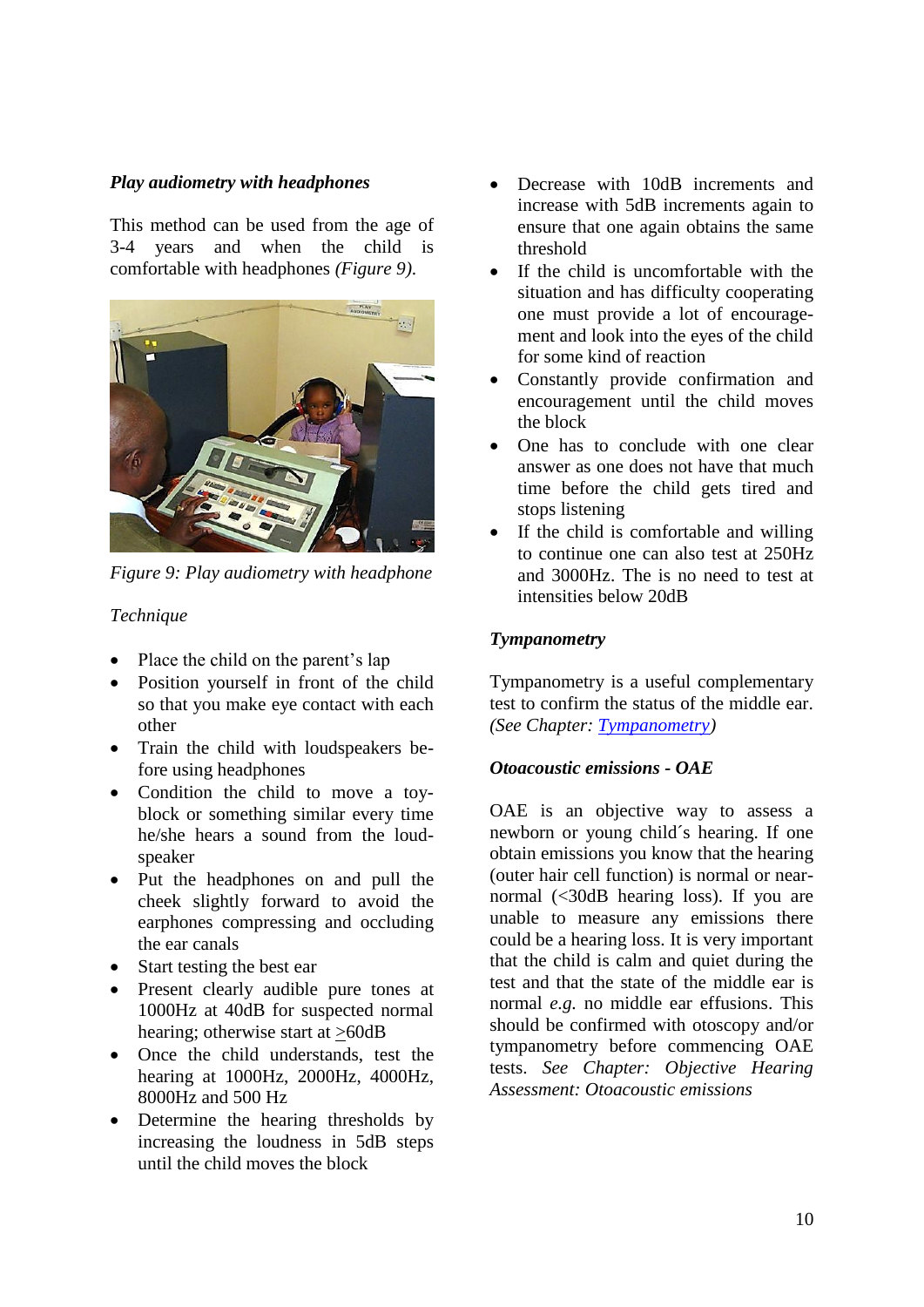# **How to intervene and counsel**

- Identify and test the hearing of children with risk factors as early as possible
- The earlier one fits a hearing aid the better for hearing and speech development and for oral communication
- Refer the child to a hearing center that can select and fit a hearing aid
- Hearing impaired and deaf children need all the external input they can get
- Counsel the parents that they need to talk a lot to the child from a close distance. They need to explain a lot to the child and use colourful language. They should use proper words for things, not "it". The child needs to hear words over and over again before it can start using words him/herself
- It is always preferable for the child to be at a close distance to its mother or caretaker because it can then pick up sounds easier
- It is crucial for the child to be a part of its community and to participate in everyday life activities
- Explain that a child with hearing loss often gets frustrated when they do not understand or are not understood
- The child needs to properly see the face and lips of the person who is speaking. Ensure that there is enough light on the face of the speaker
- When severe or profound hearing loss is detected late, start by letting the child "feel" the sound you are producing *e.g.* blowing on the hand when pronouncing "ppp", vibrating on the neck when pronouncing "mmm" or on the nose when pronouncing "nnn" *(Figure 10)*
- Encourage the child to play with a bird feather, a small cotton bulb or a balloon and let the child blow it forwards by blowing with a "p" *(Figure 11)*
- When children have mild-to-moderate hearing loss, they can usually manage



*Figure 10: A girl hearing and repeating after her mum for the first time with a headset on*



*Figure 11: Learning to pronounce the letter"p" by blowing cotton balls*

in an ordinary school if they are given a hearing aid

- Teachers need to know how they should manage hearing impaired children
	- o Place the child correctly at the front of the classroom to see and hear the teacher well
	- o A teacher´s face should be well lit
	- o Turn to the child when speaking
	- o Do not speak when writing on the blackboard
	- o Talk clearly and not too fast and repeat questions and answers from other pupils
	- o Write important things down
- Assistive devices *e.g.* a hearing loop in the classroom helps children with hearing aids to hear the teacher´s voice directly in the ear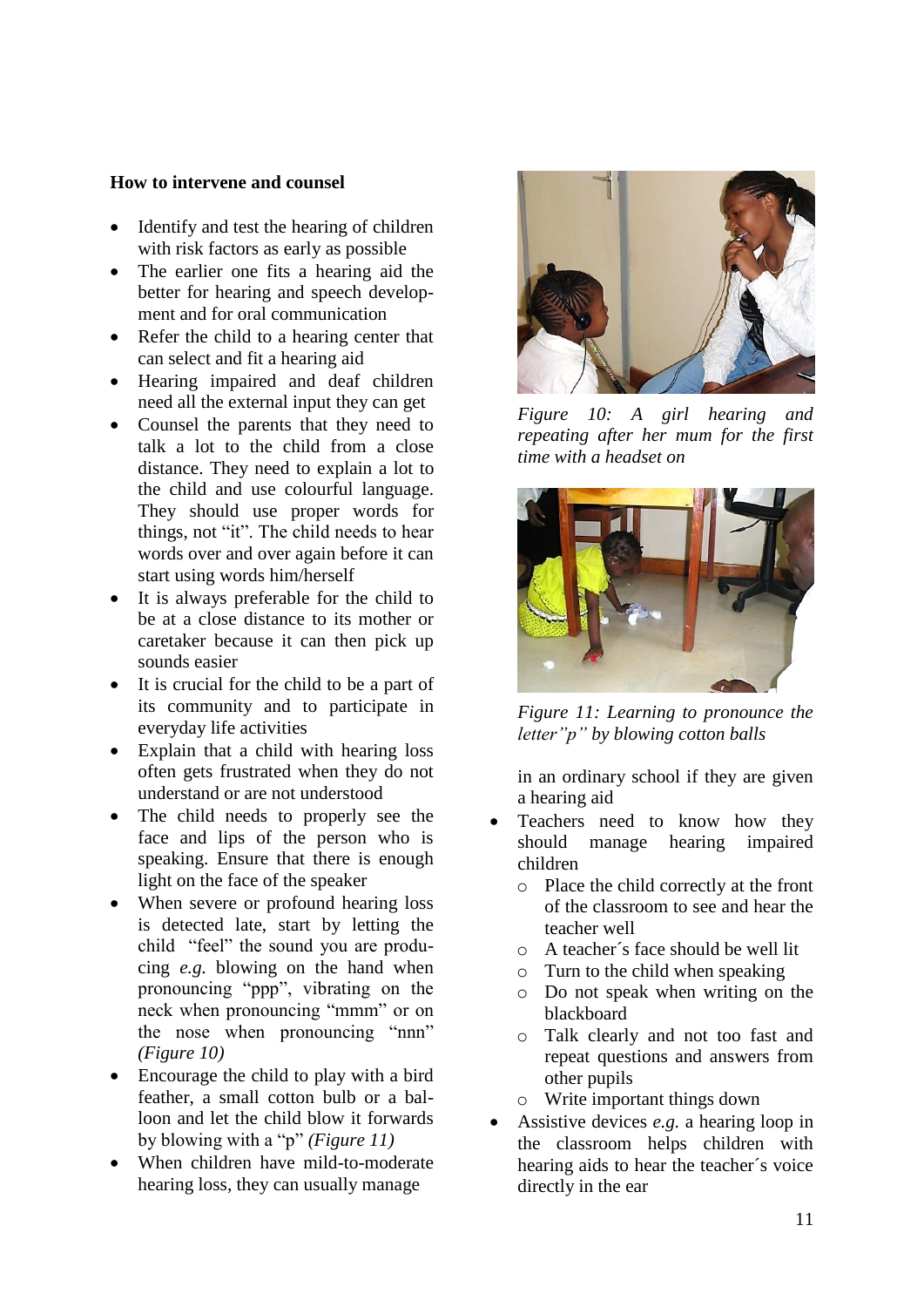- When children have profound hearing loss or deafness they, as well as the whole family, need to learn sign language to communicate. The child also needs to be referred to a school for the deaf
- If a child has profound hearing loss and is diagnosed at an early age (before 2-3 years) a cochlear implant can provide useful hearing. After the age of 3 years a cochlear implant will give more limited hearing and permanently delayed speech and language development<sup>10</sup>. (*See Chapter: [Cochlear Implants in](https://vula.uct.ac.za/access/content/group/27b5cb1b-1b65-4280-9437-a9898ddd4c40/Cochlear%20Implants%20in%20Developing%20Countries.pdf)  [Developing Countries\)](https://vula.uct.ac.za/access/content/group/27b5cb1b-1b65-4280-9437-a9898ddd4c40/Cochlear%20Implants%20in%20Developing%20Countries.pdf)*

# **References**

- 1. World Health Organization. WHO: Deafness and hearing loss, Fact sheet N°300 Updated February 2013. [http://www.who.int/mediacentre/factsh](http://www.who.int/mediacentre/factsheets/fs300/en/) [eets/fs300/en/](http://www.who.int/mediacentre/factsheets/fs300/en/)
- 2. Tucci DL, Merson MH, Wilson BS. A summary of the literature on global hearing impairment: Current status and priorities for action. *J Otol Neurol*  2009; 31:31-41
- 3. Olusanya BO, Newton VE. Global burden of childhood hearing impairment and disease control priorities for developing countries. *Lancet.* 2007; 369:1314-7
- 4. Fagan JJ, Jacobs M. Survey of ENT services in Africa: need for a comprehensive intervention. *Global Health Action*, Vol 2 (2009) [http://journals.sfu.ca/coaction/index.p](http://journals.sfu.ca/coaction/index.php/gha/article/view/1932) [hp/gha/article/view/1932](http://journals.sfu.ca/coaction/index.php/gha/article/view/1932)
- 5. Wagner R, Fagan J. Survey of ENT Services in Central America: Need for a Comprehensive Intervention. *Otolaryngol Head Neck Surg* 2013 Sep 20 [Epub ahead of print]
- 6. Freeland A, Jones J, Mohammed NK. Sensorineural deafness in Tanzanian

children--is ototoxicity a significant cause? A pilot study. *Int J Pediatr Otorhinolaryngol.* 2010 May;74(5): 516-9

- 7. *[Listen, Learn & Talk \(Cochlear \(2005\)](http://www.cochlear.com/wps/wcm/connect/uk/home/support/rehabilitation-resources/early-intervention/listen-learn-and-talk/babies-babble-chapter-1/babies-babble-chapter-1)*
- 8. Eilers RE, Oller DK. Infant vocalizations and the early diagnosis of severe hearing impairment. *J Pediatr.* 1994 Feb;124(2):199-203
- 9. Magnusson L, Börjesson E, Axelsson AC. Visual reinforcement audiometry. Comparison of loudspeaker arrangements. *Scand Audiol*. 1997;26(4):247- 51
- 10. Yoshinaga-Itano C, Sedey AL, Coulter DK, Mehl AL. Language of early- and later-identified children with hearing loss. *Pediatrics*. 1998 Nov;102(5): 1161-71

# **Authors**

Birgitta Johansson Audiologist Paediatric Audiology Section Department of Otorhinolaryngology Central Hospital, Karlstad, Sweden [birgitta.a.johansson@liv.se](mailto:birgitta.a.johansson@liv.se)

Lisbeth Olsson Audiologist Department of Audiology Sahlgren´s University Hospital Gothenburg, Sweden [lolsson55@gmail.com](mailto:lolsson55@gmail.com)

# **Editors**

De Wet Swanepoel PhD Associate Professor Department of Communication Pathology University of Pretoria Pretoria, South Africa [dewet.swanepoel@up.ac.za](mailto:dewet.swanepoel@up.ac.za)